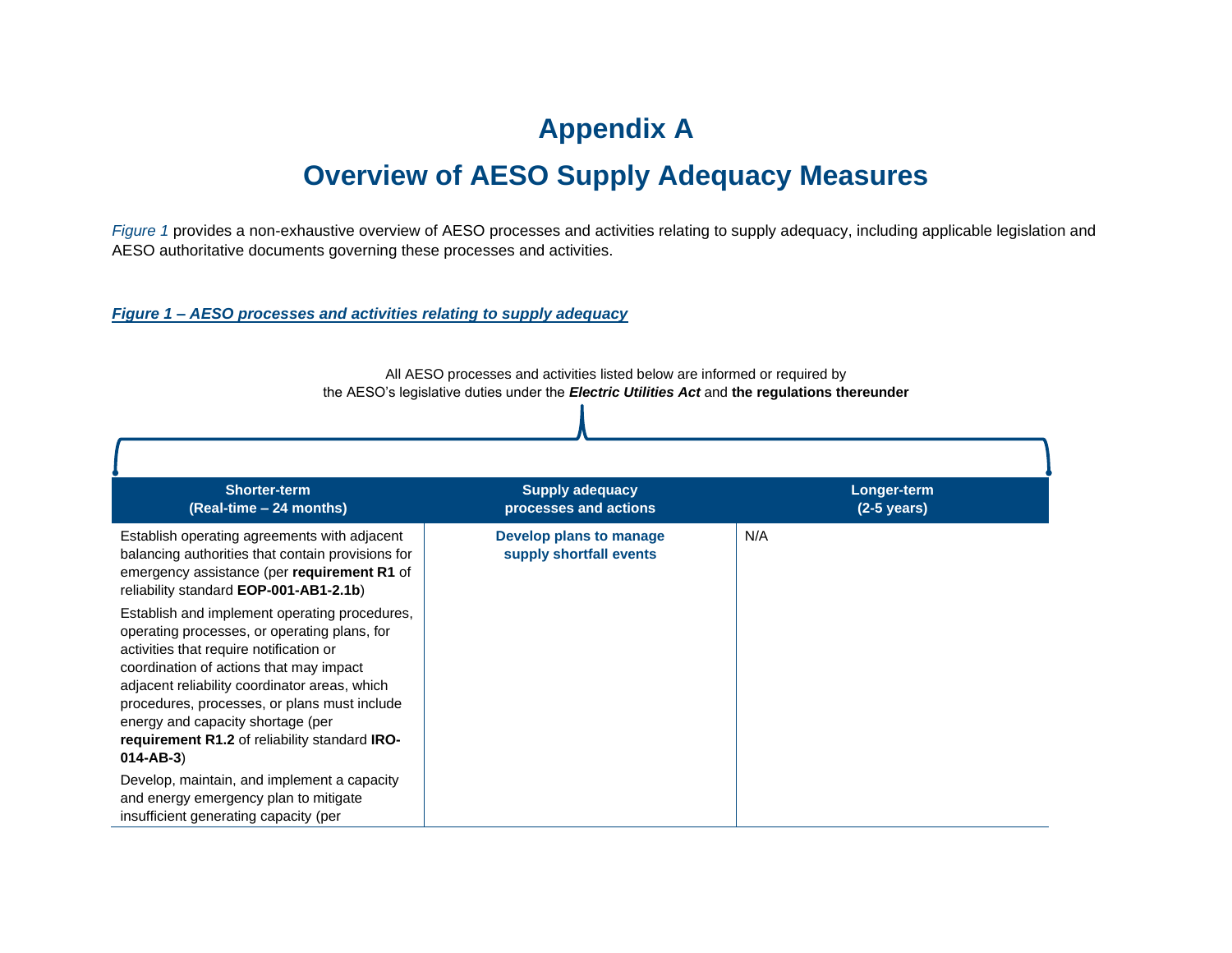| requirements R2, R5, R6, and R7 of reliability<br>standard EOP-001-AB1-2.1b; requirement R4<br>of reliability standard EOP-002-AB1-2)<br>Develop, maintain, and implement plans for<br>load shedding (per requirement R2 of<br>reliability standard EOP-001-AB1-2.1b)                                                                                                                                                                                                                                                                                                                                                                                                                                                                                  |                             |                                                                                                                                                                                                                                                                                                                      |
|--------------------------------------------------------------------------------------------------------------------------------------------------------------------------------------------------------------------------------------------------------------------------------------------------------------------------------------------------------------------------------------------------------------------------------------------------------------------------------------------------------------------------------------------------------------------------------------------------------------------------------------------------------------------------------------------------------------------------------------------------------|-----------------------------|----------------------------------------------------------------------------------------------------------------------------------------------------------------------------------------------------------------------------------------------------------------------------------------------------------------------|
| Forecast the potential for supply shortfall in the<br>short term, comparing available supply <sup>1</sup> with<br>firm load and regulating reserves requirement<br>(per subsection 2 of Section 202.2 of the ISO<br>rules)<br>Forecast and monitor supply adequacy using<br>24-Month Supply Adequacy Report (per<br>subsection 2 of Section 202.6 of the ISO<br>rules)<br>Identify potential threats to "system security"<br>(per Section 305.4 of the ISO rules)                                                                                                                                                                                                                                                                                      | <b>Forecast and monitor</b> | Forecast and monitor supply adequacy using<br>the Long-term Adequacy Report (per<br>subsection 4 of Section 202.6 of the ISO<br>rules)                                                                                                                                                                               |
| System controllers assess supply adequacy in<br>real time, considering current market data;<br>transmission and generation outages; total<br>transfer capability and available transfer<br>capability on the interties; Demand Opportunity<br>Service (DOS); and forecasts for load, variable<br>generation, and operating reserve<br>requirements<br>Develop, maintain, and implement a capacity<br>and energy emergency plan to mitigate<br>insufficient generating capacity (per<br>requirement R2 of reliability standard EOP-<br>$001 - AB - 2.1b)$<br>Assess supply adequacy using 7-day Supply<br>Adequacy Report (also referred to as the Short-<br>Term Adequacy Report) (per subsection 3 of<br>Section 202.6 of the ISO rules) and 24-Month | <b>Assess</b>               | Assess the potential need for preventative<br>action by referring to the long-term adequacy<br>threshold (per subsection 5 of Section 202.6<br>of the ISO rules)<br>Assess the likely cause, magnitude, and timing<br>of potential supply adequacy issues (per<br>subsection 5 of Section 202.6 of the ISO<br>rules) |

<sup>1</sup> Determined in accordance with the short-term adequacy assessment pursuant to **subsection 3 of Section 202.6**.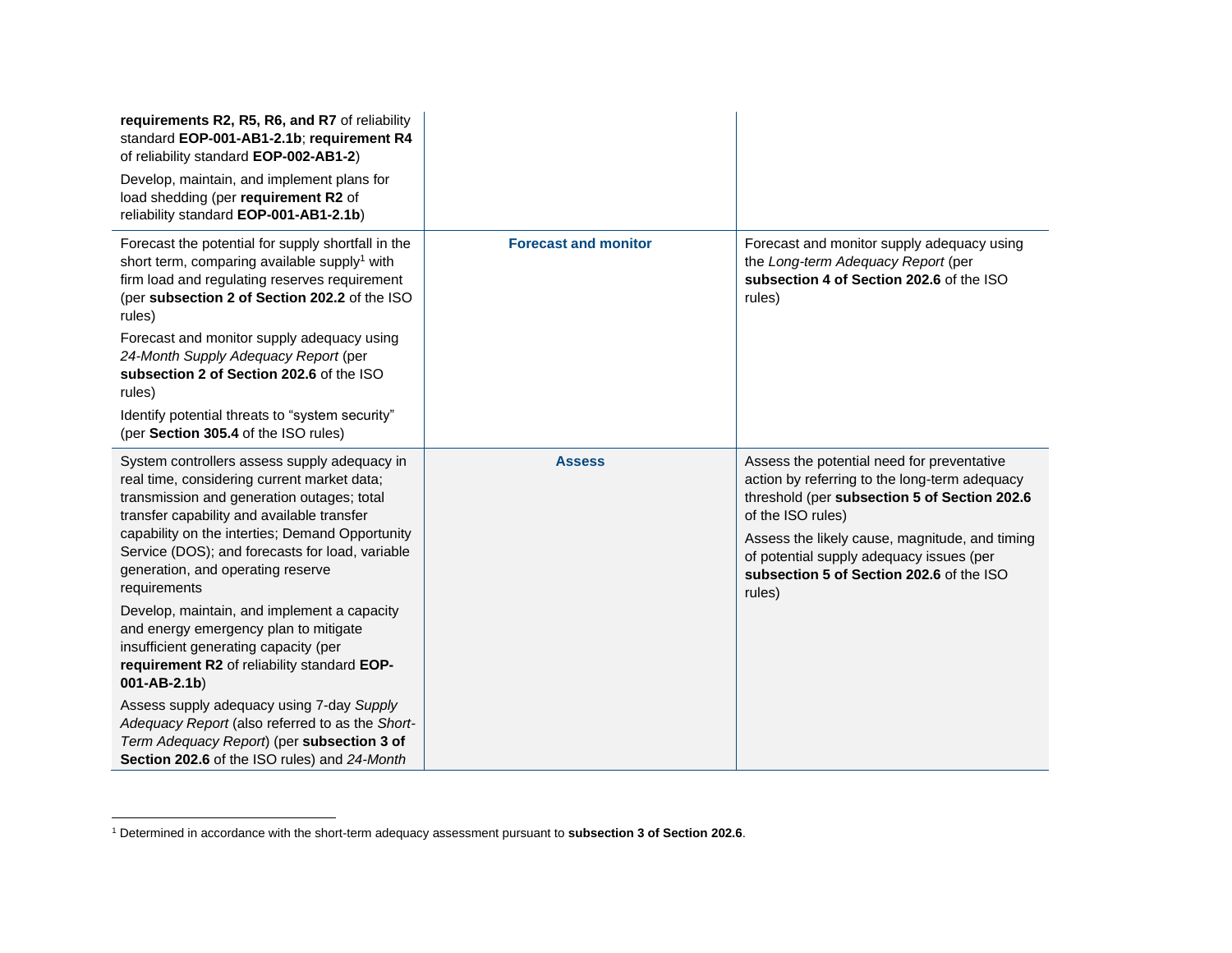| Supply Adequacy Report (per subsection 2 of<br>Section 202.6 of the ISO rules)                                                                                                                                                                                                                                                    |                                         |                                                                                                                                                          |
|-----------------------------------------------------------------------------------------------------------------------------------------------------------------------------------------------------------------------------------------------------------------------------------------------------------------------------------|-----------------------------------------|----------------------------------------------------------------------------------------------------------------------------------------------------------|
| Assess planned outages of transmission<br>facilities, considering "other anticipated<br>conditions" on the interconnected electric<br>system, which could include potential supply<br>shortfall conditions (per subsection 6(3) of<br>Section 306.4 of the ISO rules)                                                             |                                         |                                                                                                                                                          |
| Assess planned outage of generating source<br>assets, including considering and analyzing the<br>results of the 24-Month Supply Adequacy<br>Report and further assessing the status of all<br>source assets based on all planned outage<br>plans submitted to the AESO (per subsection<br>7(2) of Section 306.5 of the ISO rules) |                                         |                                                                                                                                                          |
| Continue to conduct further situational analysis<br>to seek to alleviate the potential supply<br>adequacy shortfall and avoid the cancellation of<br>any outages of generating source assets (per<br>subsection 7(3) of Section 306.5 of the ISO<br>rules)                                                                        |                                         |                                                                                                                                                          |
| Assess adequacy of supply to assist in<br>determining whether to issue a directive<br>cancelling a mothball outage (per subsections<br>6-7 of Section 306.7 of the ISO rules)                                                                                                                                                     |                                         |                                                                                                                                                          |
| Assess potential threats to "system security"<br>(per Section 305.4 of the ISO rules)                                                                                                                                                                                                                                             |                                         |                                                                                                                                                          |
| Publish 24-Month Supply and Demand<br>Forecast (per subsection 2 of Section 202.6<br>of the ISO rules)                                                                                                                                                                                                                            | Notification/reports on supply adequacy | Publish Long-term Adequacy Report (per<br>subsection 4 of Section 202.6 of the ISO<br>rules) to enable the market to respond to long-                    |
| Daily charts and data file are<br>$\bullet$<br>generated automatically and uploaded<br>to the AESO's ETS webpage                                                                                                                                                                                                                  |                                         | term supply adequacy signals<br>Quarterly publications containing four<br>$\bullet$<br>key elements: i) a list of proposed                               |
| Publish 7-day Short-Term Adequacy Report<br>(per subsection 3 of Section 202.6 of the ISO<br>rules)                                                                                                                                                                                                                               |                                         | generation additions and retirements;<br>ii) a five-year annual reserve margin<br>forecast; iii) a two-year daily supply<br>cushion forecast; and iv) an |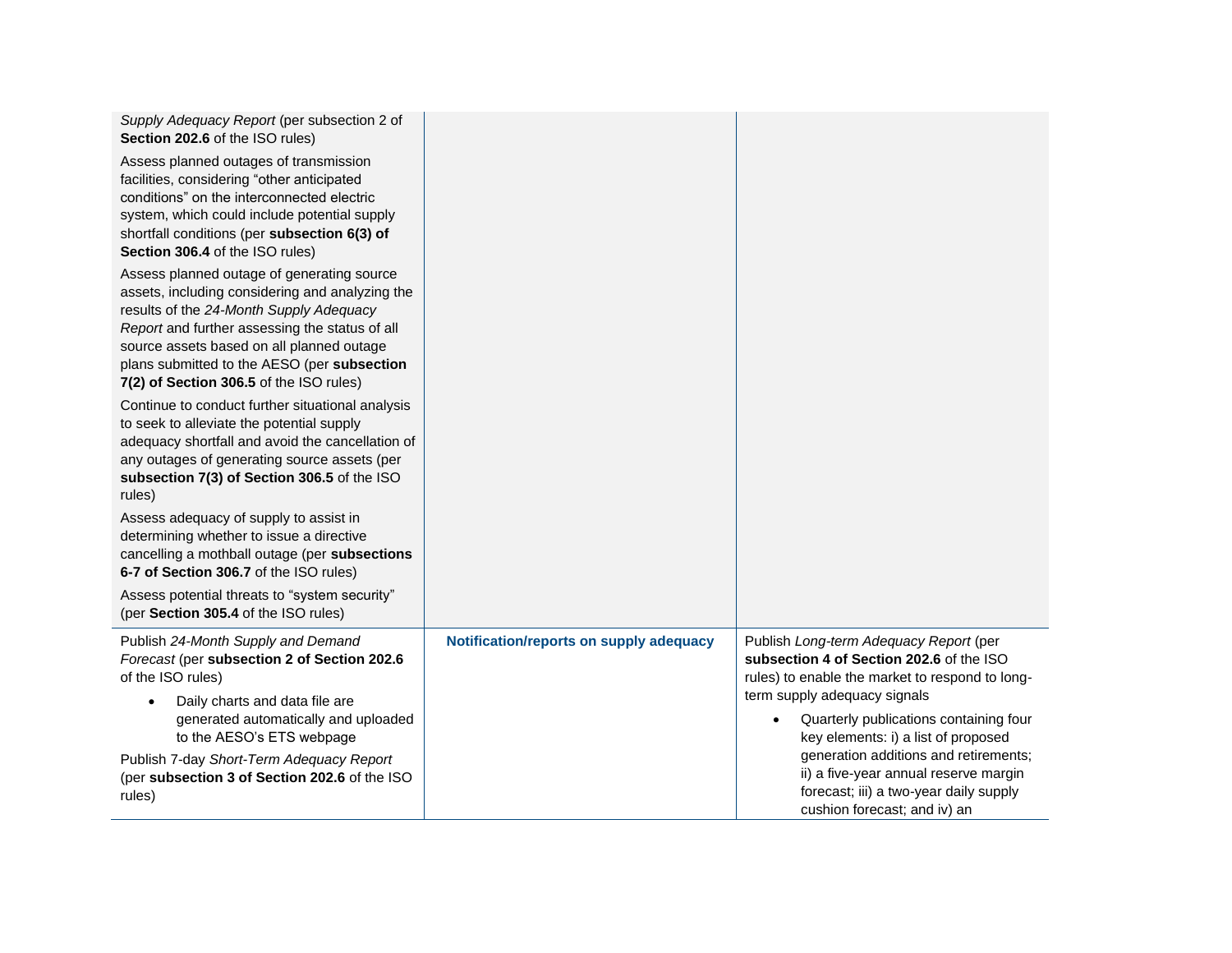• Hourly data chart generated automatically and uploaded to the AESO's ETS webpage

Communicate approval of planned outages for transmission facilities through an approved outage report posted on the AESO website (per **subsection 7 of Section 306. 4** of the ISO rules)

If supply shortfall is forecast: Issue a message to pool participants warning of an upcoming state of supply shortfall (per **subsection 3(1) of Section 202.2** of the ISO rules )

Notification of the AESO's determination that there is a high probability of supply adequacy shortfall or reliability concern (per **subsection 7(3) of Section 306.5** of the ISO rules )

• Posted to AESO website for one week in anticipation that certain pool participants may have flexibility to voluntarily amend plans for outages to assist in the alleviation of the supply adequacy shortfall or reliability situation (per **subsection 7(5) of Section 306.5** of the ISO rules )

Contact individual pool participants to request further review of outage plans if pool participants' voluntary action —resulting from the AESO's notification per subsection 7(3) of Section 306.5 —do not result in a reduction in the total amount of generating source asset capacity planned for outages such that the forecast supply adequacy shortfall or reliability remains unresolved (per **subsection 7(6) of**  Section 306.5 of the ISO rules)

Communicate to market participants the declaration, modification , or termination of Energy Emergency Alerts (per **subsection 4 of Section 305.1** of the ISO rules)

assessment of probability of supply shortfall over a two-year period

If long -term adequacy threshold is breached: Engage with key stakeholder groups, including Department of Energy, Market Surveillance Administrator, transmission facility owners, distribution facility owners, other market participants inclusive of load customers, and the general public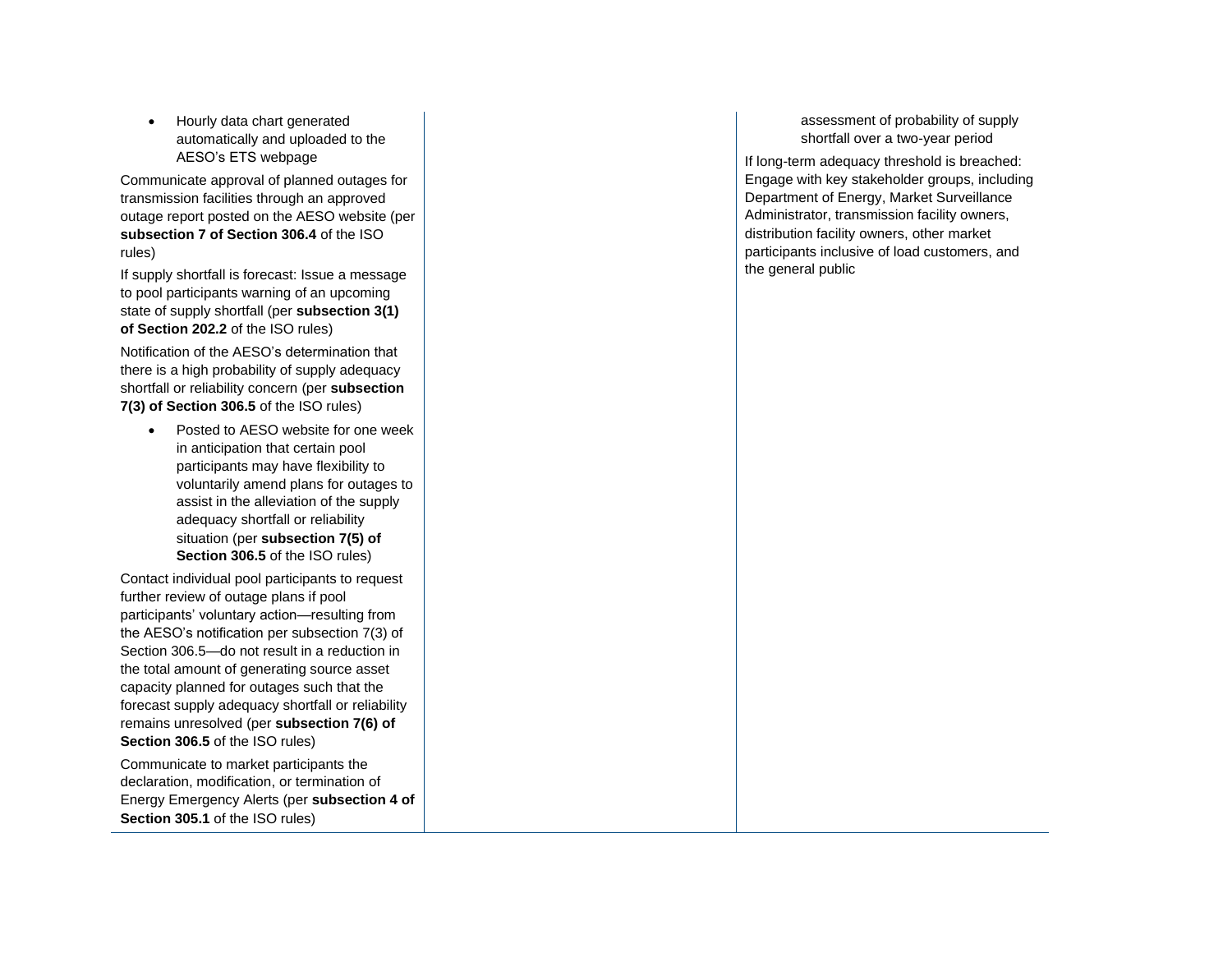Prevent threats to "system security" (per **Section 305.4** of the ISO rules)

May take various actions to prevent supply shortfall, including:

- Cancelling any of the following planned outages: generator, intertie, or transmission lines that would otherwise restrict the flow of electric energy from source assets (per **subsections 6, 7, and 9 of Section 306.5** of the ISO rules)
- Appeal for load reduction, including from pool participants, DFOs, and the general public (per AESO **Information Document #2012-006R,**  *Adequacy and Supply Shortfall*)
- Directing a long lead time asset, along with corresponding dispatch down service (per **subsection 3(2) of Section 202.2** of the ISO rules)
- Instructing available source assets to deliver energy (per **subsection 3(2) of Section 202.2** of the ISO rules)
- Curtailing demand opportunity service (per **subsection 3(2) of Section 202.2** of the ISO rules)
- Maximizing import capability of interties (per **subsection 3(2) of Section 202.2** of the ISO rules)

After cancelling an outage under subsection 6 of Section 306.5, prepare and post a report (per **subsection 10 of Section 306.5** of the ISO rules) Declare an Energy Emergency Alert 1-3 if the requisite criteria are met (per **subsection 2 of Section 305.1** of the ISO rules)

Prepare and post a report regarding the issuance of a directive for energy from a long

**Prevent supply shortfall (***i.e.***, before declaration of an** *Energy Emergency Alert***)**

> **Notification/reports (post-preventative action)**

N/A

AESO may take various actions to prevent supply shortfall, including:

> • Procuring any of the following services: load shed, emergency portable generation, and self-supply and back-up generation that would not otherwise be available to participate in the energy market (per **subsection 6 of Section 202.6** of the ISO rules)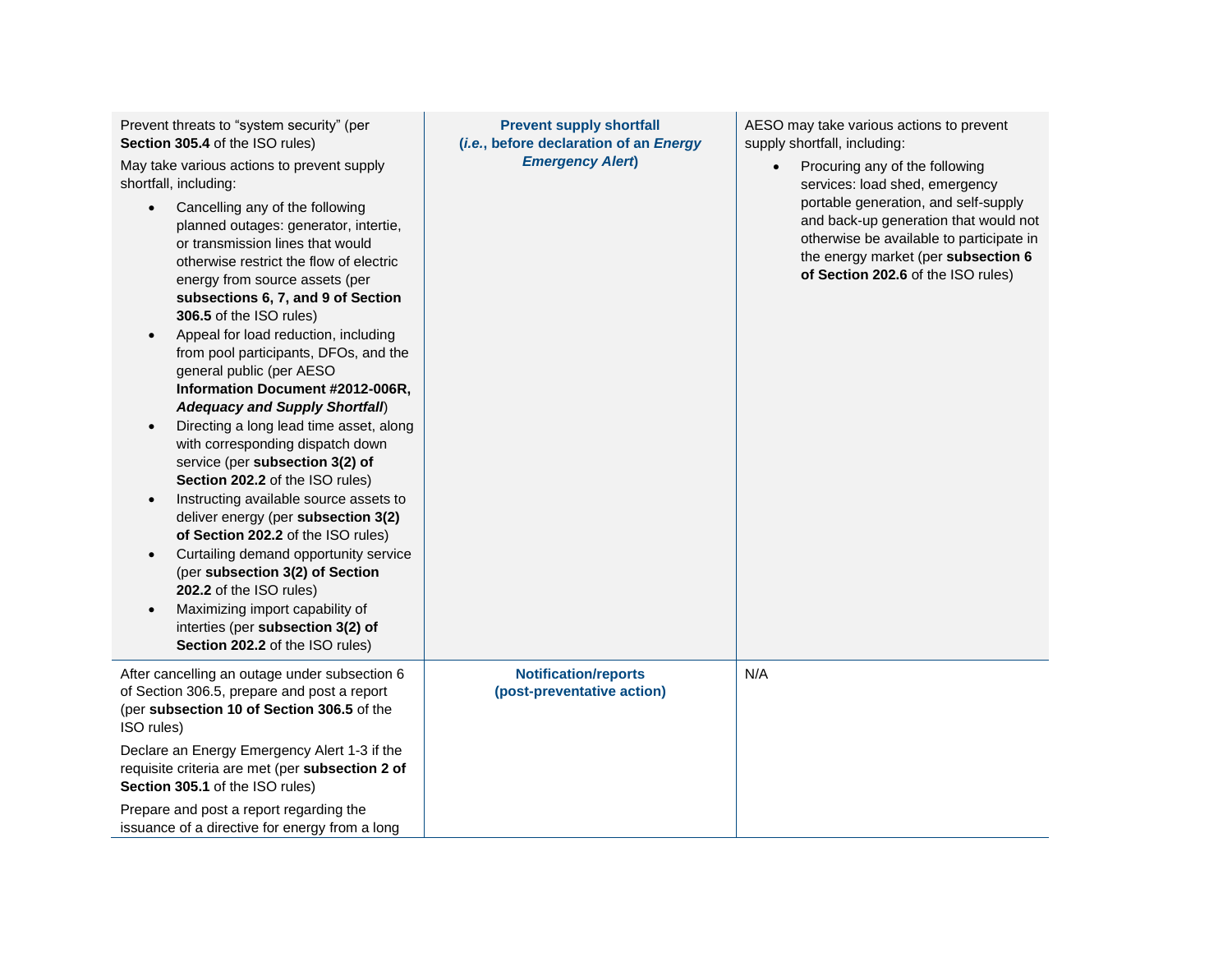| lead time asset (per subsection 10 of Section<br>202.4 of the ISO rules)                                                                                                                                                                                                                                                                                                                                                                                                                                                                                                                                                                                                                                                                                                                                                                                                                                                                                                                                                                                                                                                                                                                                                                                                                                                                                                                                                                                                                                                    |                                                                                                    |                                        |
|-----------------------------------------------------------------------------------------------------------------------------------------------------------------------------------------------------------------------------------------------------------------------------------------------------------------------------------------------------------------------------------------------------------------------------------------------------------------------------------------------------------------------------------------------------------------------------------------------------------------------------------------------------------------------------------------------------------------------------------------------------------------------------------------------------------------------------------------------------------------------------------------------------------------------------------------------------------------------------------------------------------------------------------------------------------------------------------------------------------------------------------------------------------------------------------------------------------------------------------------------------------------------------------------------------------------------------------------------------------------------------------------------------------------------------------------------------------------------------------------------------------------------------|----------------------------------------------------------------------------------------------------|----------------------------------------|
| May take various actions to manage a supply<br>shortfall situation, including:<br>Directing a long lead time asset, along<br>with corresponding dispatch down<br>service (per subsection 3(2) of<br>Section 202.2 of the ISO rules)<br>Instructing available source assets to<br>$\bullet$<br>deliver energy (per subsection 3(2)<br>of Section 202.2 of the ISO rules)<br>Curtailing demand opportunity service<br>$\bullet$<br>(per subsection 3(2) of Section<br>202.2 of the ISO rules)<br>Maximizing import capability of<br>$\bullet$<br>interties (per subsection 3(2) of<br>Section 202.2 of the ISO rules)<br>Instructing a pool participant to<br>$\bullet$<br>provide energy in excess of the<br>generating source asset's maximum<br>capability (per subsection 4(1) of<br>Section 202.2 of the ISO rules)<br>Approving valid e-tags submitted for<br>$\bullet$<br>the current or next settlement interval<br>for import energy that do not have a<br>corresponding offer, up to the posted<br>available transfer capability limit (per<br>subsection 4(3) of Section 202.2 of<br>the ISO rules)<br>Instructing DFOs to shed firm load<br>$\bullet$<br>(per subsection 5(1) of Section<br>202.2 of the ISO rules; Requirement<br>R1 of reliability standard EOP-003-<br>AB1; see also requirement R1 of<br>reliability standard EOP-003-AB1-1<br>requiring the AESO to issue directives<br>to shed load when the interconnected<br>electric system is operating with<br>insufficient generation or transmission | <b>Manage supply shortfall</b><br>(i.e., after declaration of an Energy<br><b>Emergency Alert)</b> | Refer "Prevent supply shortfall" above |